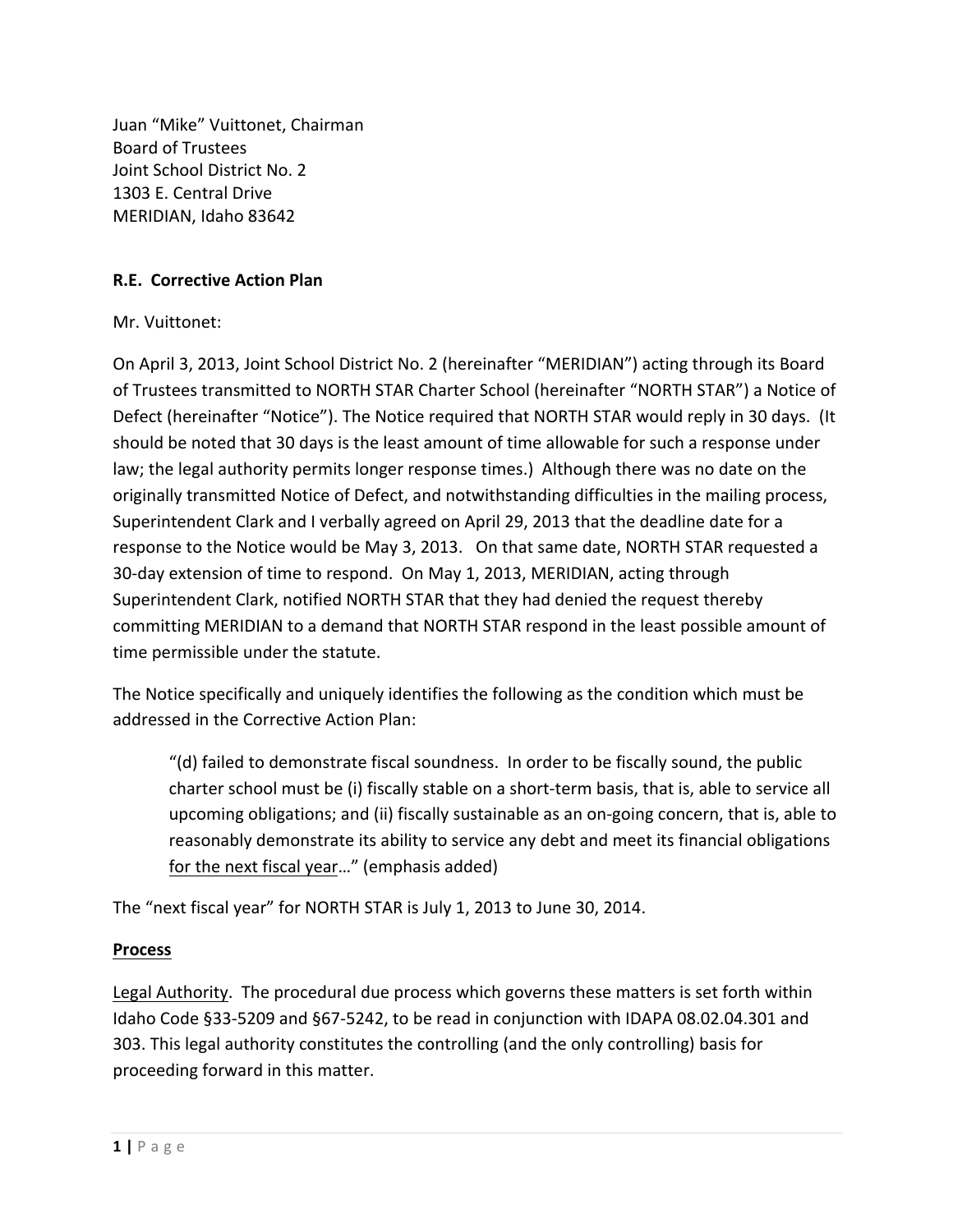Analysis. Legal authority requires that NORTH STAR respond by submitting a Corrective Action Plan that must "describe in detail the terms and conditions by which the public charter school will cure the defect at issue, including a reasonable time frame for completion." IDAPA 08.02.04.301. Please note that the legally authority leaves the content of the Corrective Action Plan to the discretion of the public charter school (NORTH STAR) and does not include authority which allows MERIDIAN to pass judgment on the sufficiency of that plan. In other words, there is no legal authority which empowers MERIDIAN to approve or disapprove the Corrective Action Plan as submitted. The public charter school has the absolute legal right to a reasonable amount of time to attempt to implement its plan, and after the passage of such time, MERIDIAN must judge the sufficiency of the plan only on the basis of results in achieving the remediation of the defect. In this case, the only defect legally at issue is that cited in the Notice (that, "fiscal soundness" as considered in terms of ability to service all upcoming obligations and sustainability as an on-going concern. This letter sets forth NORTH STAR's Corrective Action Plan in response to the Notice.

As noted above, upon receipt of this Corrective Action Plan, MERIDIAN is legally obligated to afford NORTH STAR a "reasonable time" to execute the Corrective Action Plan. IDAPA 08.02.04.303. Given the nature of the plan, the time frames involved, and importance of the issue to NORTH STAR, it is imperative that MERIDIAN afford a reasonable time to conclude negotiations which are now underway and far-advanced (as described below), to document the results of the negotiations and to implement the negotiated agreement. In this context, 45 days constitutes a reasonable time to conclude the Corrective Action Plan. The legal authority leaves to the public charter school the discretion to identify the amount of time which is reasonable as a required element of its plan and MERIDIAN may only object to that time if it is "unreasonable". The burden would then be on MERIDIAN to demonstrate that the time determined by NORTH STAR (45 days) would be unreasonable. The provision of a reasonable time to implement and cause to be effective the Corrective Action Plan (in response to the Notice of Defect) is a right that belongs to NORTH STAR. It is not discretionary to MERIDIAN and may not be denied to NORTH STAR. After the passage of 45 days, if MERIDIAN believes that the defect has not been corrected, it has the option of proceeding to a revocation process, and again, NORTH STAR would have at least 30 days to respond to a notice of revocation; a public hearing would then follow after that response to the notice of revocation. We note that MERIDIAN is limited in its actions, procedures and motivations to those parameters specifically and explicitely set forth in the Idaho Code and IDAPA (the legal authority identified above.

## **Corrective Action Plan Details**

The Corrective Action Plan as required is as follows: Within a reasonable time (45 days) NORTH STAR will conclude and effectuate the following: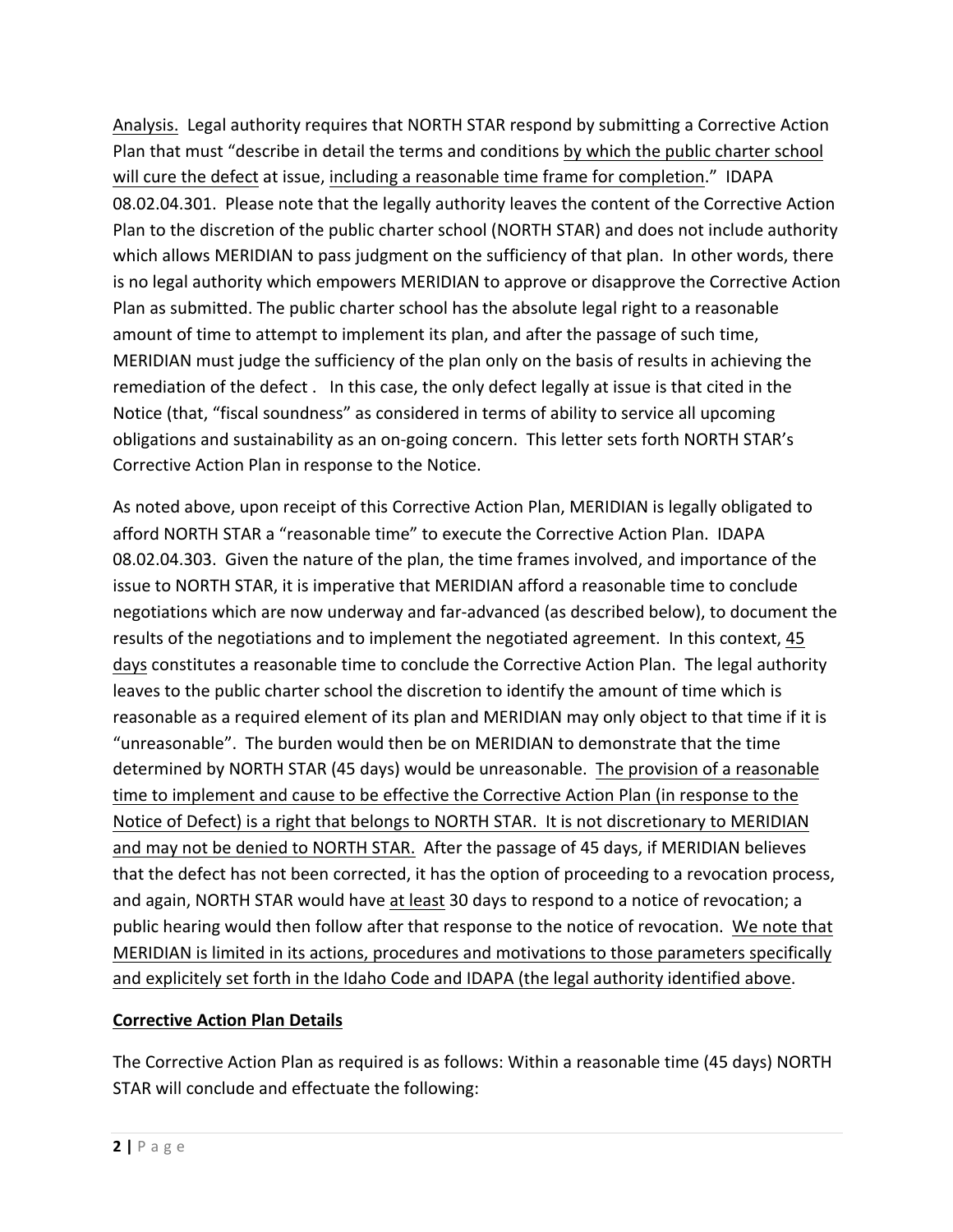- 1. Short-Term Fiscal Stability: Since receipt of the Notice, NORTH STAR has received the proceeds of a private loan in the amount of \$70,000 and proceeds of a loan from the NORTH STAR PTO in the amount of \$13,000. NORTH STAR has also properly drawn on its Repair and Replacement Reserve (based on actual repair and replacement expenses already paid by NORTH STAR) in the amount of \$50,000. The amounts have been used to pay usual expenses up through the end of the month of April. The loans will be repaid with State Funding sums (expected to be approximately \$300,000) due approximately May  $17^{th}$ .
- 2. Short-Term Fiscal Stability: In additional to the above, NORTH STAR has properly requested and expects to receive approximately \$100,000 properly drawn from Repair and Replacement Reserve, again based upon repairs and replacements already undertaken and paid by NORTH STAR. Documentation supporting the draw-down has been submitted to the trustee and as of May  $3<sup>rd</sup>$  we are awaiting processing. Repair and Replacement Reserves will be replenished over the course of the next year as provided by the terms of that reserve fund and pursuant to the plan set forth below.
- 3. Short-Term Fiscal Stability: Between May 3, 2013 and the conclusion of the steps outlined below, all accounts will be serviced within 90 days of invoice receipt except for accounts as to which forbearance agreements are in place. All accounts payable will be paid and brought current no later than June 30, 2013.
- 4. Short-Term Fiscal Stability: Based upon the Forbearance Agreement below, NORTH STAR will pay all personnel costs (salaries, benefits and taxes) on time through the end of the current fiscal year (and through the 2013-2014 fiscal year.
- 5. Short-Term Fiscal Stability: All normal year-end activities of the school (including graduation, testing, prom, and preparation for summer fund-raising events, among others) will occur in a timely manner and all costs associated therewith will be paid in accordance with the provisions above.
- 6. Short-Term Stability and Long-Term Stability as an On-going Concern: ("next fiscal year") Stability: A Forbearance Agreement will be executed between NORTH STAR and a Majority of the Bondholders. Under the terms of the Bond Indenture, a Majority of Bondholders may agree to a Forbearance Agreement which is binding on all Bondholders. Please note that the drafting of such a Forbearance Agreement is already in process and is in advanced stages of negotiation. The Trustee (acting on behalf of a Majority of the Bondholders) and personnel at NORTH STAR are actively engaged in due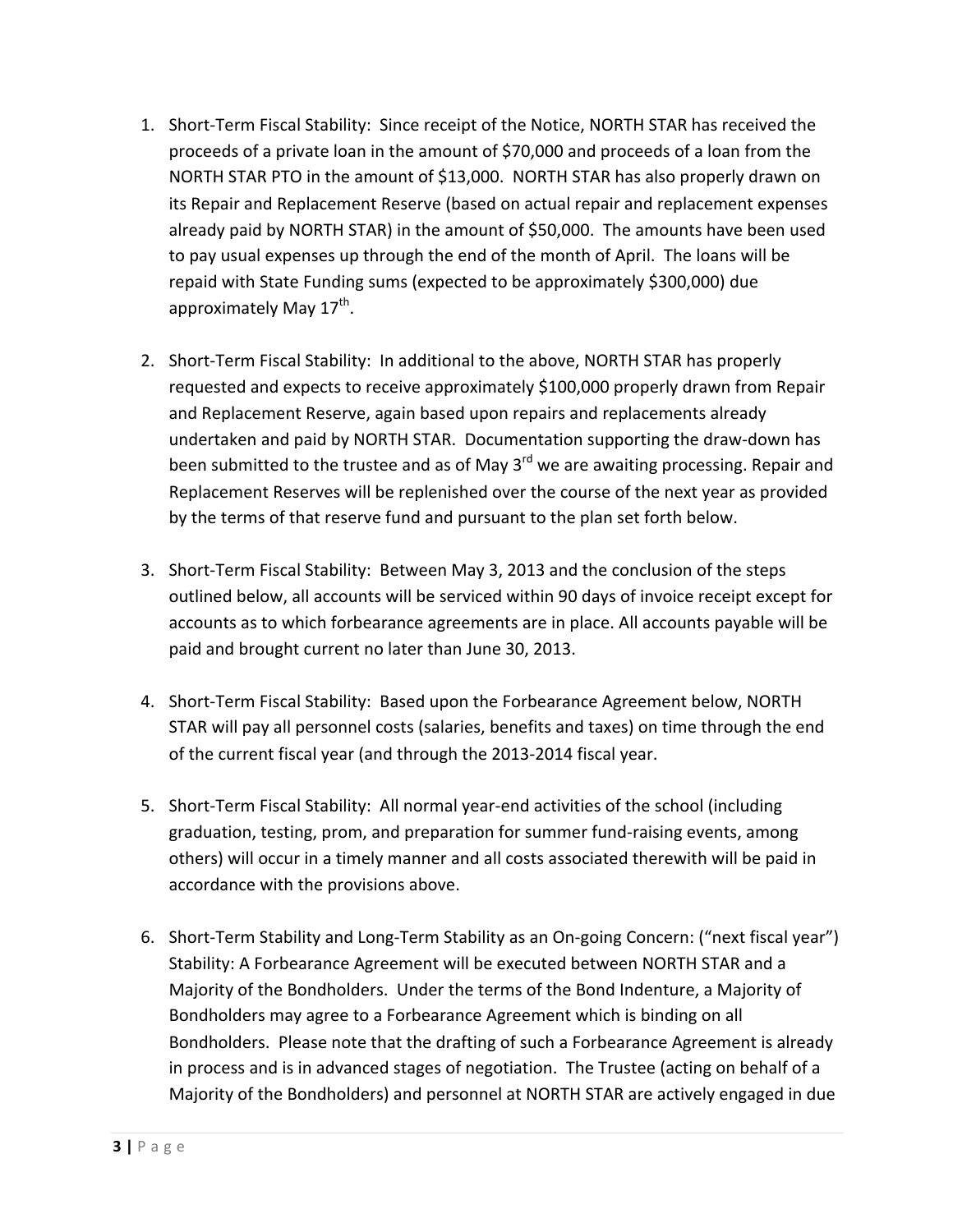diligence and determination of appropriate quantitative values as indicated below. The Forbearance Agreement is an essential element of the Corrective Action Plan, and NORTH STAR expects that this element of that plan will be in place within the requisite "reasonable time", that is, 45 days. The Forbearance Agreement will contain the following provisions:

- a. Long-Term Stability as an On-going Concern: A one year term of forbearance on bond debt service and bond obligations and covenants sufficient to allow normal operation of the school with ability to timely service all obligations, to continue through the end of the next fiscal year, in accordance with the long-term financial stability requirements under Idaho Code 33-5209 (2)(d)(ii).
- b. Stability Subsequent to Period of Statutory Concern: An agreement to work in good faith to achieve an agreement as to terms to assure the financial stability of NORTH STAR in years subsequent to 2013-2014, including necessary adjustments to bond debt service and other bond terms.
- c. Long-Term Stability as an On-going Concern: Protection for NORTH STAR from any consequences of any defaults or covenant failures under the bond agreements during the term of the Forbearance Agreement.
- d. Short-Term Stability: the Trustee will disburse in a timely manner from an existing Interest Reserve (current balance at approximately \$1.5 Million) of  $$550,000$  +/- 5%. This sum will allow the 2012-2013 fiscal year to be completed with complete service of all obligations for the year, as required by Idaho Code 33-5209. Trustee will agree to cause such amounts (in a single payment or in periodic payments) to reach NORTH STAR in sufficient time to allow NORTH STAR to make timely payment for the remainder of Fiscal year 2012-13 and Contract year 2012-2013.
- e. Long-Term Stability as an On-going Concern: Agreement for Forbearance of sufficient debt service obligations under the bond to assure that NORTH STAR can service the remaining debt, meet its financial obligations, and continue to provide services at the high level of quality which is currently the trademark of NORTH STAR. The exact amount of the debt service reduction will be agreed on by the parties in the 45 day implementation period and will be sufficient to satisfy the requirement of Idaho Code 33-5209.